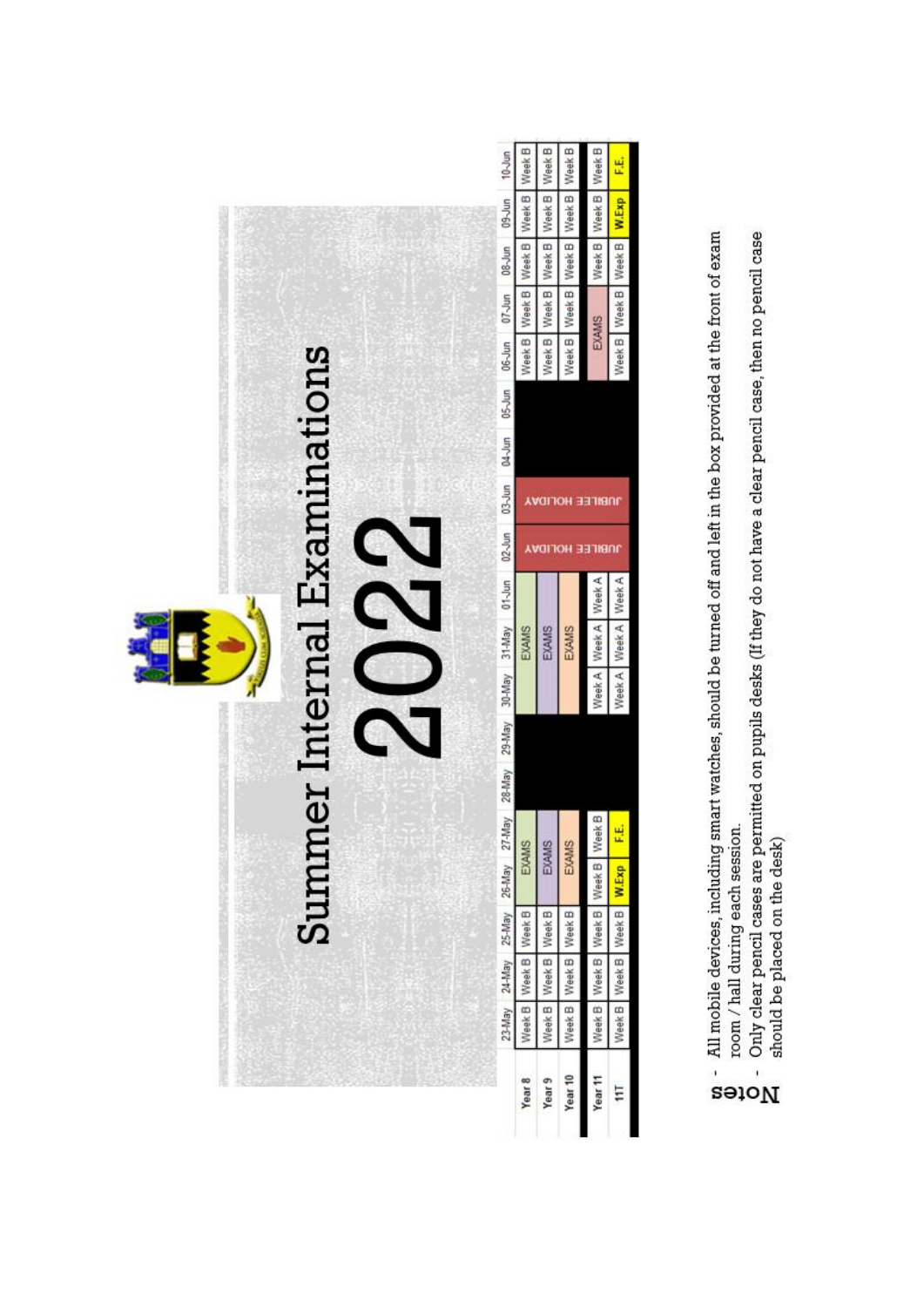

## **INTERNAL EXAMINATION CALENDAR - SUMMER 2022**

| 23-May                                                                                                                                                                         | 24-Mav | 25-May | 26-May | 27-May | 28-May                                       | 29-May | 30-May | 31-Mav       | 01-Jun | 02-Jun | $03 - Jun$                 | 04-Jun                      | 05-Jun | 06-Jun | 07-Jun | 08-Jun       | 09-Jun                                                                                                                                            | $10 - Jun$      |
|--------------------------------------------------------------------------------------------------------------------------------------------------------------------------------|--------|--------|--------|--------|----------------------------------------------|--------|--------|--------------|--------|--------|----------------------------|-----------------------------|--------|--------|--------|--------------|---------------------------------------------------------------------------------------------------------------------------------------------------|-----------------|
| Week B                                                                                                                                                                         | Week B | Week B |        |        |                                              |        |        | <b>EXAMS</b> |        |        |                            |                             |        | Week B | Week B | Week B       | Week B                                                                                                                                            | Week B          |
| Week B                                                                                                                                                                         | Week B | Week B |        |        |                                              |        |        | <b>EXAMS</b> |        |        |                            |                             |        | Week B | Week B | Week B       | Week B                                                                                                                                            | Week B          |
| Week B                                                                                                                                                                         | Week B | Week B |        |        |                                              |        |        | <b>EXAMS</b> |        |        |                            |                             |        | Week B | Week B | Week B       | Week B                                                                                                                                            | Week B          |
| Week B                                                                                                                                                                         | Week B | Week B | Week B | Week B |                                              |        | Week A | Week A       |        |        |                            |                             |        |        |        |              |                                                                                                                                                   | Week B          |
| Week B                                                                                                                                                                         |        |        | W.Exp  | F.E.   |                                              |        | Week A | Week A       | Week A |        |                            |                             |        | Week B | Week B | Week B       | W.Exp                                                                                                                                             | F.E.            |
| <b>Pupil Guidance:</b><br>All mobile devices, including smart watches, should be turned off and left in the box provided at the front of exam room / hall during each session. |        |        |        |        |                                              |        |        |              |        |        |                            |                             |        |        |        |              |                                                                                                                                                   |                 |
|                                                                                                                                                                                |        |        | Week B | Week B | <b>EXAMS</b><br><b>EXAMS</b><br><b>EXAMS</b> |        |        |              |        | Neek A | HOLID<br>膃<br><b>THENC</b> | HOLID<br>쁣<br><b>TIBILI</b> |        |        |        | <b>EXAMS</b> | Only clear pencil cases are permitted on pupils desks (If they do not have a clear pencil case, then no pencil case should be placed on the desk) | Week B   Week B |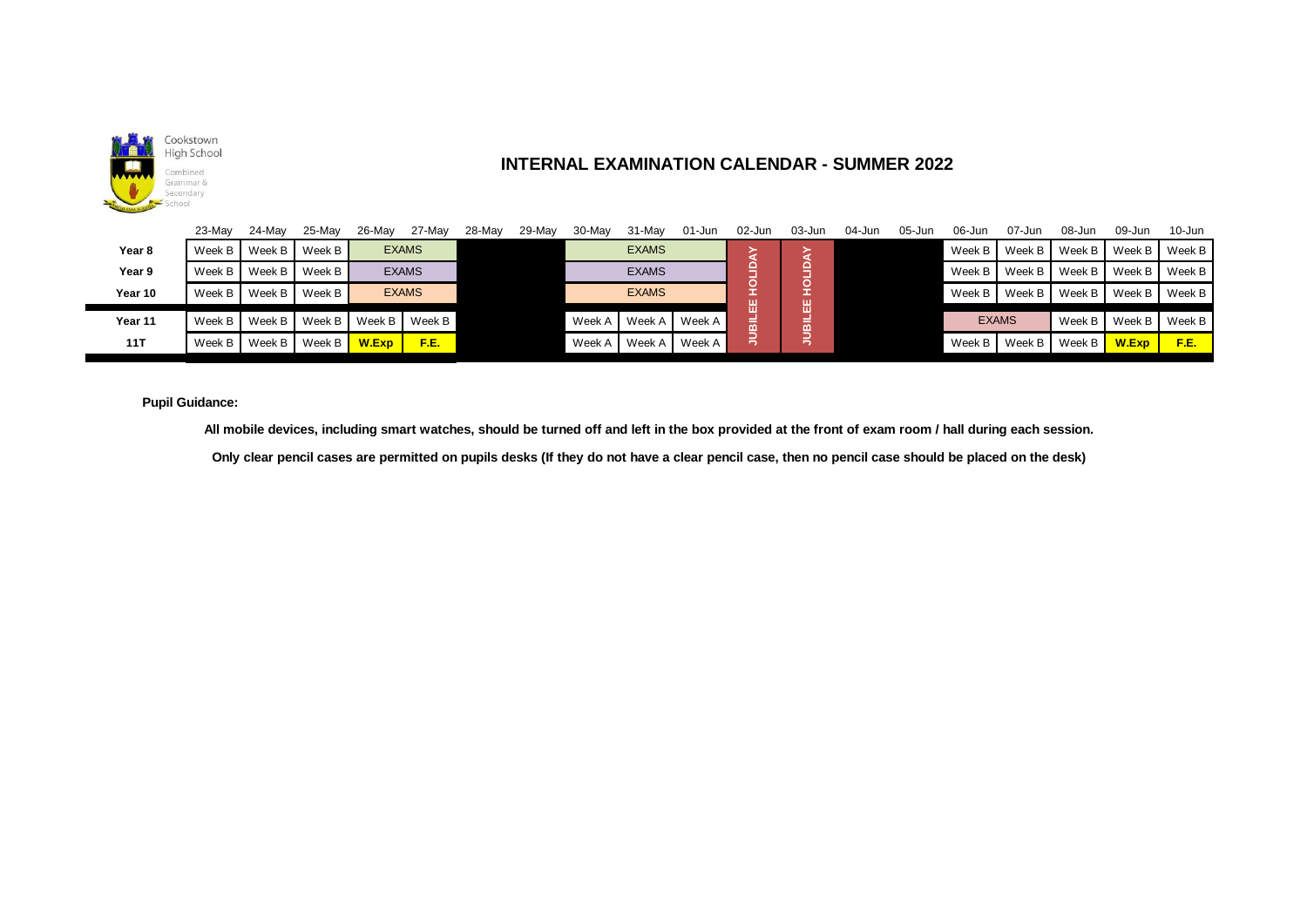

**Lunch Arrangements**

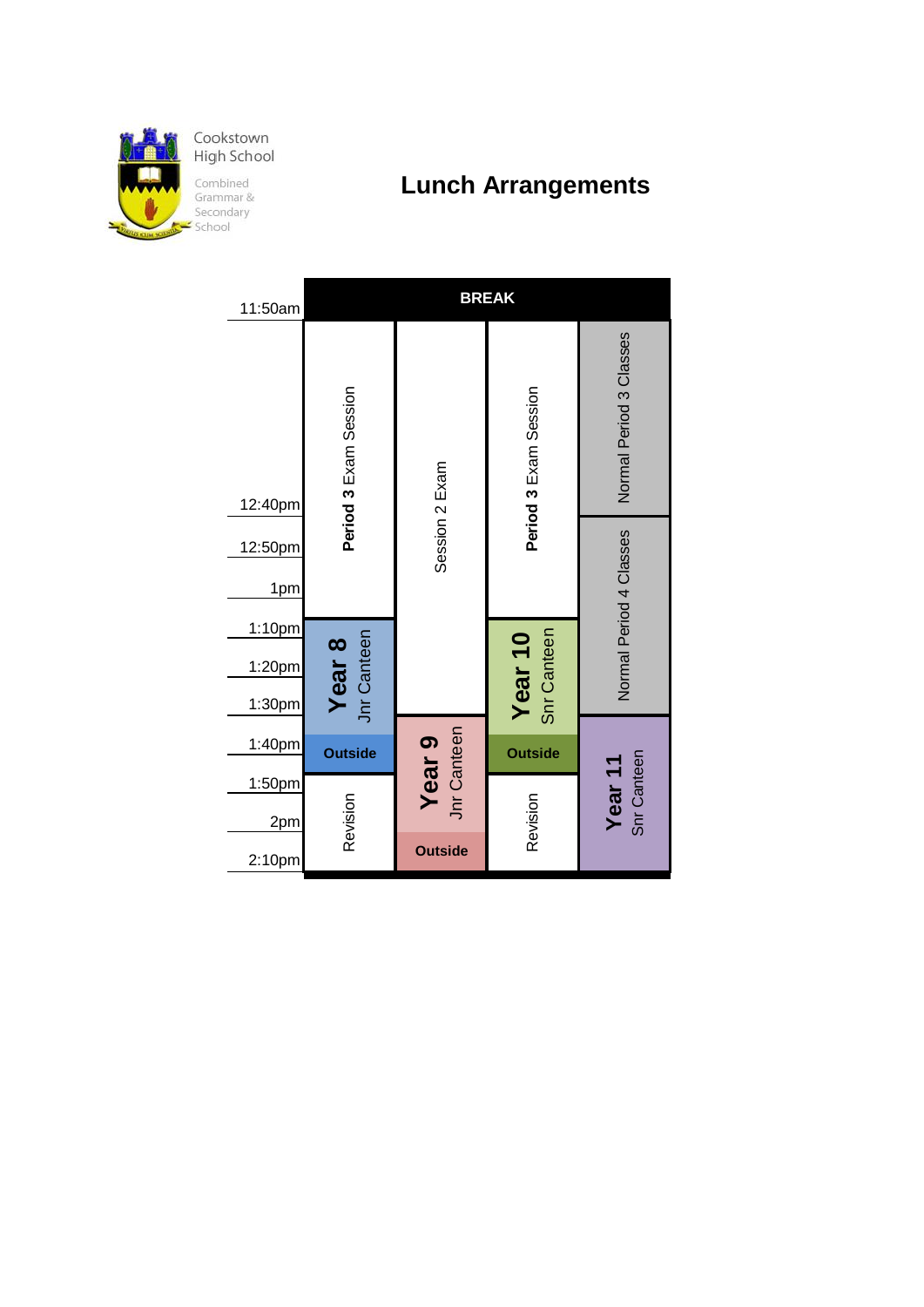

## Cookstown<br>High School

Combined<br>Grammar &<br>Secondary<br>School

| 8CA      | 8CB      | 8CC     | 8HA     | 8HB     |
|----------|----------|---------|---------|---------|
| Room 123 | Room 124 | Room 35 | Room 63 | Room 32 |

| ຕ | <b>Lunch - Junior</b><br>Canteen | ÷ |
|---|----------------------------------|---|
|---|----------------------------------|---|

| Date             | Reg          | <b>Session 1</b>                                 |                        | <b>Session 2</b>                      |     | <b>Session 3</b>             |
|------------------|--------------|--------------------------------------------------|------------------------|---------------------------------------|-----|------------------------------|
|                  | 9:25-9:50    | 9:50-10:40<br>10:40-11:30                        |                        | 11:50-12:40<br>1:20-2:10              |     | $2:10-3:00$<br>$3:00 - 3:50$ |
|                  |              |                                                  |                        |                                       |     |                              |
|                  |              | 8CA<br>Geography 50mins                          | 8CA                    | Home Ec. 40mins                       | 8CA | Technology Exam 60mins       |
|                  |              |                                                  |                        |                                       |     |                              |
|                  |              | 8CB<br>Geography 50mins                          | 8CB                    | Home Ec. 40mins                       | 8CB | Technology Exam 60mins       |
|                  | Go to        |                                                  |                        |                                       |     |                              |
|                  | exam         | 8CC<br>Geography 50mins                          | 8CC                    | Home Ec. 40mins                       | 8CC | Technology Exam 60mins       |
| Thursday 26 May  | room         |                                                  |                        |                                       |     |                              |
|                  |              | 8HA<br>Geography 50mins                          | 8HA                    | Home Ec. 40mins                       | 8HA | Technology Exam 60mins       |
|                  |              |                                                  |                        |                                       |     |                              |
|                  |              | 8HB<br>Geography 50mins                          | 8HB                    | Home Ec. 40mins                       | 8HB | Technology Exam 60mins       |
|                  |              |                                                  |                        |                                       |     |                              |
|                  |              |                                                  |                        |                                       |     |                              |
|                  |              |                                                  |                        |                                       |     |                              |
|                  |              | 8CA<br>English 60mins                            |                        |                                       | 8CA | Biology 60mins               |
|                  |              |                                                  | 8P1                    | Revision (Rm123)                      |     |                              |
| Friday 27 May    |              | 8CB<br>English 60mins                            | 8P <sub>2</sub>        | Revision (Rm124)                      | 8CB | Biology 60mins               |
|                  | Go to        |                                                  | 8P3                    | Revision (Rm35)                       |     |                              |
|                  | exam         | 8CC<br>English 60mins                            | 8P4                    | <b>ART</b> (Rm 53)<br>Revision (Rm63) | 8CC | Biology 60mins               |
|                  | room         | English 60mins<br>8HA                            | 8P5<br>8P6             | Revision (Rm32)                       | 8HA | Biology 60mins               |
|                  |              |                                                  | 8P7                    | Revision (Rm67)                       |     |                              |
|                  |              | 8HB<br>English 60mins                            |                        |                                       | 8HB | <b>Biology 60mins</b>        |
|                  |              |                                                  |                        |                                       |     |                              |
|                  |              |                                                  |                        |                                       |     |                              |
|                  |              |                                                  |                        |                                       |     |                              |
|                  |              |                                                  |                        |                                       |     |                              |
|                  |              |                                                  |                        |                                       |     |                              |
|                  |              | 8CA<br>Mathematics 75mins                        | 8CA                    | <b>Music Exam</b> 45mins              | 8CA | Religious Ed. 50mins         |
|                  |              |                                                  |                        |                                       |     |                              |
| Monday 30 May    |              | 8CB<br>Mathematics 75mins                        | 8CB                    | <b>Music Exam 45mins</b>              | 8CB | Religious Ed. 50mins         |
|                  | Go to        |                                                  |                        |                                       |     |                              |
|                  | exam         | 8CC<br>Mathematics 75mins                        | 8CC                    | <b>Music Exam</b> 45mins              | 8CC | Religious Ed. 50mins         |
|                  | room         |                                                  |                        |                                       |     |                              |
|                  |              | 8HA<br><b>Mathematics 75mins</b>                 | 8HA                    | <b>Music Exam</b> 45mins              | 8HA | Religious Ed. 50mins         |
|                  |              |                                                  |                        |                                       |     |                              |
|                  |              | 8HB<br><b>Mathematics 75mins</b>                 | 8HB                    | <b>Music Exam</b> 45mins              | 8HB | Religious Ed. 50mins         |
|                  |              |                                                  |                        |                                       |     |                              |
|                  |              |                                                  |                        |                                       |     |                              |
|                  |              |                                                  | 8CA                    | Physics 50mins                        | 8CA | <b>Chemistry 45mins</b>      |
|                  |              | 8P1<br><b>ART</b> (Rm 51)                        |                        |                                       |     |                              |
|                  |              | <b>ART</b> (Rm 53)<br>8P2                        | 8CB                    | Physics 50mins                        | 8CB | <b>Chemistry 45mins</b>      |
|                  | Go to        | 8P3<br><b>ART</b> (Rm 55)                        |                        |                                       |     |                              |
|                  | exam         | 8P4<br>Revision (Rm124)                          | 8CC                    | Physics 50mins                        | 8CC | <b>Chemistry 45mins</b>      |
| Tuesday 31 May   | room         | 8P5<br>Revision (Rm63)                           |                        |                                       |     |                              |
|                  |              | 8P6<br>Revision (Rm32)                           | 8HA                    | Physics 50mins                        | 8HA | <b>Chemistry 45mins</b>      |
|                  |              | 8P7<br>Revision (Rm123)                          |                        |                                       |     |                              |
|                  |              |                                                  | 8HB                    | Physics 50mins                        | 8HB | <b>Chemistry 45mins</b>      |
|                  |              |                                                  |                        |                                       |     |                              |
|                  |              |                                                  |                        |                                       |     |                              |
|                  |              |                                                  |                        |                                       |     |                              |
|                  |              | 8CA<br><b>French Read</b><br><b>French Write</b> |                        |                                       | 8CA | History 45mins               |
|                  |              |                                                  | 8P1                    | Revision (Rm123)                      |     |                              |
| Wednesday 1 June |              | 8CB<br><b>French Read</b><br><b>French Write</b> | 8P <sub>2</sub>        | Revision (Rm124)                      | 8CB | History 45mins               |
|                  | Go to        | <b>French Write</b><br><b>French Read</b>        | 8P3                    | Revision (Rm35)                       |     | History 45mins               |
|                  | exam<br>room | 8CC                                              | 8P4<br>8P <sub>5</sub> | Revision (Rm63)<br><b>ART</b> (Rm 51) | 8CC |                              |
|                  |              | <b>French Read</b><br><b>French Write</b><br>8HA | 8P6                    | <b>ART</b> (Rm 53)                    | 8HA | History 45mins               |
|                  |              |                                                  | 8P7                    | <b>ART</b> (Rm 55)                    |     |                              |
|                  |              | <b>French Read</b><br>8HB<br><b>French Write</b> |                        |                                       | 8HB | History 45mins               |
|                  |              |                                                  |                        |                                       |     |                              |
|                  |              |                                                  |                        |                                       |     |                              |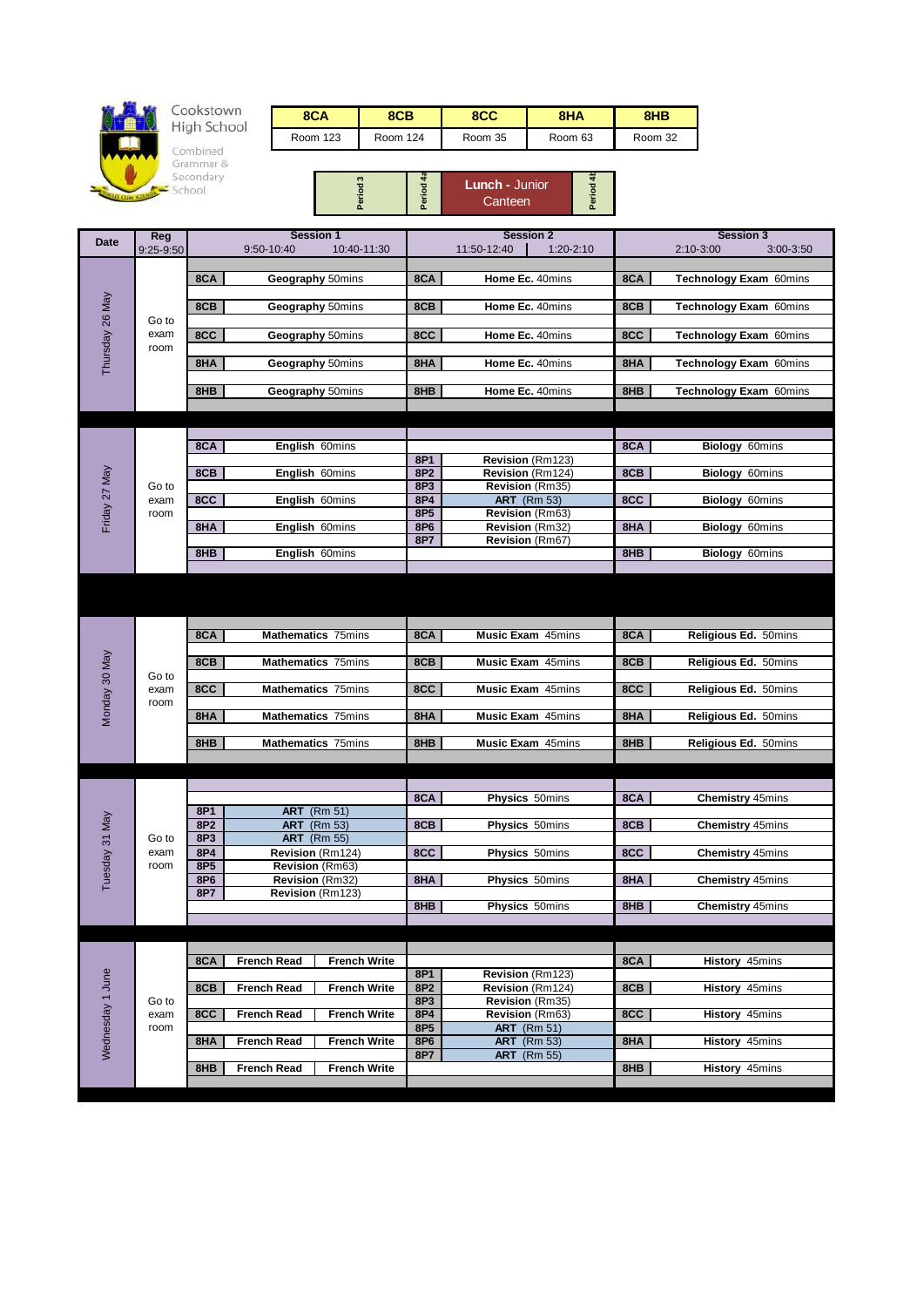|                          | Cookstown<br>High School<br>Class: 8S<br>Combined<br>Grammar &<br>Secondary<br>chool |                                               | Period <sub>3</sub>          | Period 4a<br><b>Lunch - Junior</b><br>Canteen |                                   |                                                  | Period 4b                      |  | <b>8S</b><br>Room 30 |  |
|--------------------------|--------------------------------------------------------------------------------------|-----------------------------------------------|------------------------------|-----------------------------------------------|-----------------------------------|--------------------------------------------------|--------------------------------|--|----------------------|--|
| <b>Date</b>              | Reg<br>$9:25-9:50$                                                                   | <b>Session 1</b><br>10:40-11:30<br>9:50-10:40 |                              | 11:50-12:40                                   | <b>Session 2</b><br>$1:20 - 2:10$ | <b>Session 3</b><br>$2:10-3:00$<br>$3:00 - 3:50$ |                                |  |                      |  |
| Thursday<br>26-May-22    | Go to<br>exam<br>room                                                                | Maths Exam - 60mins                           | <b>Revision Session</b>      |                                               |                                   |                                                  | Technology Exam - 60mins       |  |                      |  |
|                          |                                                                                      |                                               |                              |                                               |                                   |                                                  |                                |  |                      |  |
| Friday<br>27-May-22      | Go to<br>exam<br>room                                                                | Biology Exam - 45mins                         | Geography Exam - 50mins      |                                               |                                   | Physics Exam - 50mins                            |                                |  |                      |  |
|                          |                                                                                      |                                               |                              |                                               |                                   |                                                  |                                |  |                      |  |
| <b>Mon</b><br>30-May-22  | Go to<br>exam<br>room                                                                | History Exam - 40mins                         |                              | <b>Revision Session</b>                       |                                   |                                                  | <b>Chemistry Exam - 30mins</b> |  |                      |  |
|                          |                                                                                      |                                               |                              |                                               |                                   |                                                  |                                |  |                      |  |
| <b>Tues</b><br>31-May-22 | Go to<br>English Exam - 60mins<br>exam<br>room                                       |                                               | <b>Revision Session</b>      |                                               |                                   | <b>Religious Education Exam - 40mins</b>         |                                |  |                      |  |
|                          |                                                                                      |                                               |                              |                                               |                                   |                                                  |                                |  |                      |  |
| Wed<br>01-Jun-22         | Go to Art<br>Room                                                                    | ART Exam (Room 51)                            | Home Economics Exam - 40mins |                                               | <b>Music Exam - 45mins</b>        |                                                  |                                |  |                      |  |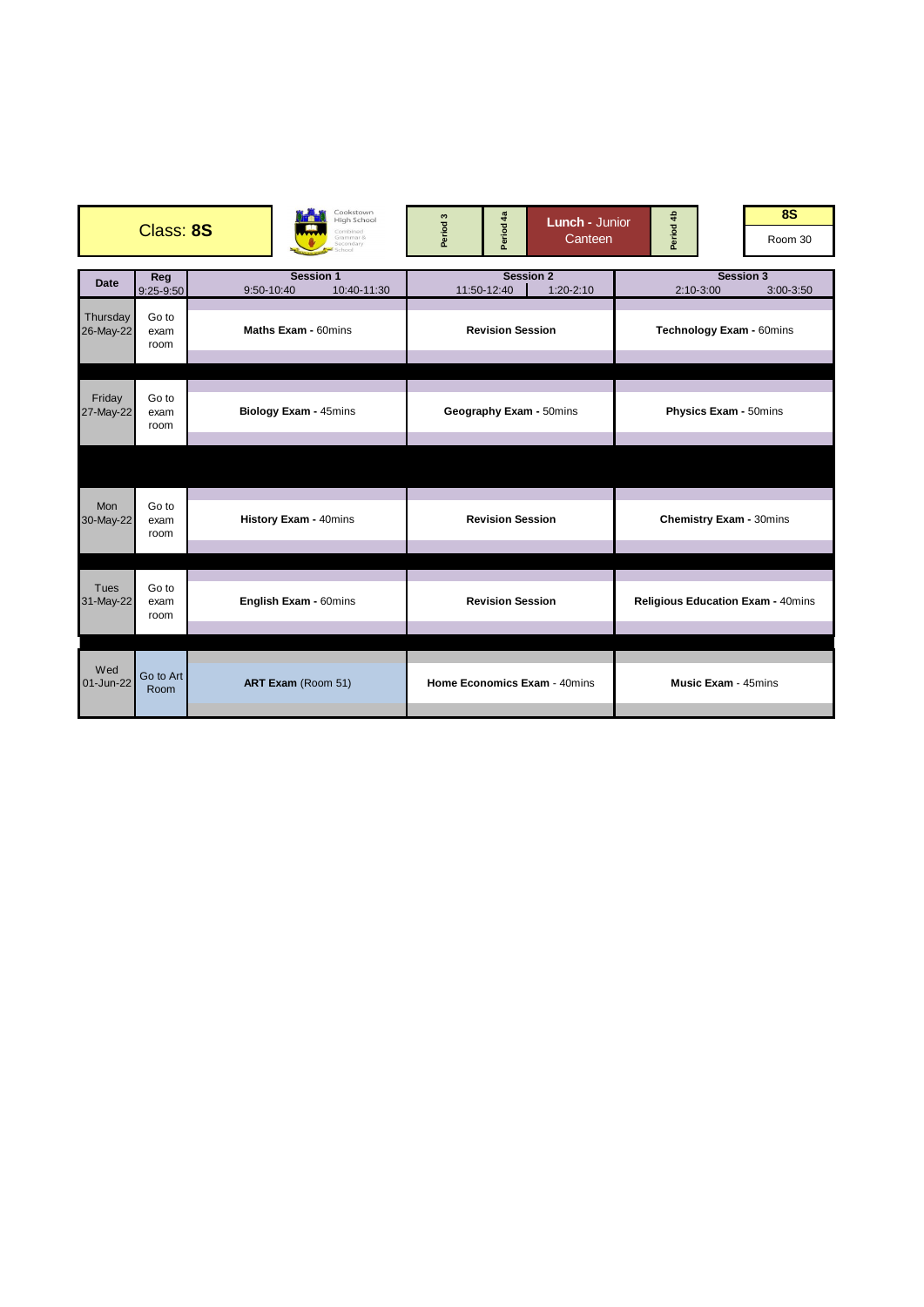

## Cookstown<br>High School

Combined<br>Grammar &<br>Secondary<br>School

| 9CA      | 9CB      | 9CC      | 9HA      | 9HB     |
|----------|----------|----------|----------|---------|
| Boys Gym | Boys Gym | Room 347 | Room 360 | Room 70 |

|  |  | <b>Lunch (Junior</b><br>Canteen) |
|--|--|----------------------------------|
|--|--|----------------------------------|

| <b>Date</b>      | <b>Reg</b>   |                 | <b>Session 1</b>          |                 |               | <b>Session 2</b>                   |                 | <b>Session 3</b>                       |                      |
|------------------|--------------|-----------------|---------------------------|-----------------|---------------|------------------------------------|-----------------|----------------------------------------|----------------------|
|                  | 9:25-9:50    |                 | 9:50-10:40<br>10:40-11:30 |                 | 11:50-12:40   | 1:20-2:10                          |                 | $2:10-3:00$                            | 3:00-3:50            |
|                  |              | 9CA             | <b>Mathematics 95mins</b> | 9CA             |               | Religious Ed. 50mins               |                 |                                        |                      |
|                  |              |                 |                           |                 |               |                                    | 9P1             | Music (Rm255)                          | Revise (GYM)         |
|                  |              | 9CB             | <b>Mathematics 95mins</b> | 9CB             |               | Religious Ed. 50mins               | 9P <sub>2</sub> | <b>Music (Rm257)</b>                   | Revise (GYM)         |
| Thursday 26 May  | Go to        |                 |                           |                 |               |                                    | 9P3             | Revise (GYM)                           | <b>Music (Rm255)</b> |
|                  | exam         | 9CC             | <b>Mathematics 95mins</b> | 9CC             |               | Religious Ed. 50mins               | 9P4             | Revision (GYM)                         |                      |
|                  | room         |                 |                           |                 |               |                                    | 9P <sub>5</sub> | <b>ART</b> (Rm 51)                     |                      |
|                  |              | 9HA             | <b>Mathematics 75mins</b> | 9HA             |               | Religious Ed. 50mins               | 9P6             | <b>ART</b> (Rm 53)                     |                      |
|                  |              |                 |                           |                 |               |                                    | 9P7             | <b>ART</b> (Rm 55)                     |                      |
|                  |              | 9HB             | <b>Mathematics 75mins</b> | 9HB             |               | Religious Ed. 50mins               |                 |                                        |                      |
|                  |              |                 |                           |                 |               |                                    |                 |                                        |                      |
|                  |              |                 |                           |                 |               |                                    |                 |                                        |                      |
|                  |              | 9CA             | English 60mins            | 9CA             |               | Chemistry 45mins                   | 9CA             | Home Ec 40mins                         |                      |
|                  |              |                 |                           |                 |               |                                    |                 |                                        |                      |
|                  |              | 9CB             | English 60mins            | 9CB             |               | Chemistry 45mins                   | 9CB             | Home Ec 40mins                         |                      |
|                  | Go to        |                 |                           |                 |               |                                    |                 |                                        |                      |
|                  | exam<br>room | 9CC             | English 60mins            | 9CC             |               | <b>Chemistry 45mins</b>            | 9CC             | Home Ec 40mins                         |                      |
| Friday 27 May    |              | 9HA             | English 60mins            | 9HA             |               | Chemistry 45mins                   | 9HA             | Home Ec 40mins                         |                      |
|                  |              |                 |                           |                 |               |                                    |                 |                                        |                      |
|                  |              | 9HB             | English 60mins            | 9HB             |               | <b>Chemistry 45mins</b>            | 9HB             | Home Ec 40mins                         |                      |
|                  |              |                 |                           |                 |               |                                    |                 |                                        |                      |
|                  |              |                 |                           |                 |               |                                    |                 |                                        |                      |
|                  |              |                 |                           |                 |               |                                    |                 |                                        |                      |
|                  |              |                 |                           |                 |               |                                    |                 |                                        |                      |
|                  |              | 9CA             | Biology 60mins            |                 |               |                                    | 9CA             | Technology 60mins                      |                      |
|                  |              |                 |                           | 9P1             |               | Revision (GYM)                     |                 |                                        |                      |
| Monday 30 May    |              | 9CB             | Biology 60mins            | 9P <sub>2</sub> |               | <b>ART</b> (Rm 53)                 | 9CB             | Technology 60mins                      |                      |
|                  | Go to        |                 |                           | 9P3             |               | <b>ART</b> (Rm 51)                 |                 |                                        |                      |
|                  | exam<br>room | 9CC             | Biology 60mins            | 9P4<br>9P5      | Music (Rm255) | <b>ART</b> (Rm 55)<br>Revise (GYM) | 9CC             | Technology 60mins                      |                      |
|                  |              | 9HA             | <b>Biology 60mins</b>     | 9P6             | Revise (GYM)  | Music (Rm255)                      | 9HA             | Technology 60mins                      |                      |
|                  |              |                 |                           | 9P7             |               | <b>Music (Rm257)</b>               |                 |                                        |                      |
|                  |              | 9HB             | Biology 60mins            |                 |               |                                    | 9HB             | Technology 60mins                      |                      |
|                  |              |                 |                           |                 |               |                                    |                 |                                        |                      |
|                  |              |                 |                           |                 |               |                                    |                 |                                        |                      |
|                  |              | 9CA             | French Writing - 20mins   | 9CA             |               | <b>History 50mins</b>              | 9CA             | Spanish Writing - 20mins               |                      |
|                  |              |                 |                           |                 |               |                                    |                 |                                        |                      |
|                  |              | 9CB             | French Writing - 20mins   | 9CB             |               | <b>History 50mins</b>              | 9CB             | Spanish Writing - 20mins               |                      |
|                  | Go to        |                 |                           |                 |               |                                    |                 |                                        |                      |
|                  | exam         | 9CC             | French Writing - 20mins   | 9CC             |               | History 50mins                     | 9CC             | Spanish Writing - 20mins               |                      |
| Tuesday 31 May   | room         | 9HA             | French Writing - 20mins   | 9HA             |               | <b>History 50mins</b>              |                 | 9HAB Spanish Writing - 20mins (Rm 360) |                      |
|                  |              |                 |                           |                 |               |                                    |                 |                                        |                      |
|                  |              | 9HB             | French Writing - 20mins   | 9HB             |               | History 50mins                     | 9HAB            | <b>Literacy Class (Room 65)</b>        |                      |
|                  |              |                 |                           |                 |               |                                    |                 |                                        |                      |
|                  |              |                 |                           |                 |               |                                    |                 |                                        |                      |
|                  |              |                 |                           | 9CA             |               |                                    | 9CA             | Physics 60mins                         |                      |
|                  |              | 9P1             | <b>ART</b> (Rm 53)        |                 |               | Geography 50mins                   |                 |                                        |                      |
|                  |              | 9P2             | Revision (GYM)            | 9CB             |               | Geography 50mins                   | 9CB             | Physics 60mins                         |                      |
|                  | Go to        | 9P3             | Revision (GYM)            |                 |               |                                    |                 |                                        |                      |
| Wednesday 1 June | exam         | 9P4             | <b>Music (Rm255)</b>      | 9CC             |               | Geography 50mins                   | 9CC             | Physics 60mins                         |                      |
|                  | room         | 9P <sub>5</sub> | Revision (Rm 347)         |                 |               |                                    |                 |                                        |                      |
|                  |              | 9P6             | Revision (Rm 360)         | 9HA             |               | Geography 50mins                   | 9HA             | Physics 60mins                         |                      |
|                  |              | 9P7             | Revision (Rm 70)          | 9HB             |               | Geography 50mins                   | 9HB             | Physics 60mins                         |                      |
|                  |              |                 |                           |                 |               |                                    |                 |                                        |                      |
|                  |              |                 |                           |                 |               |                                    |                 |                                        |                      |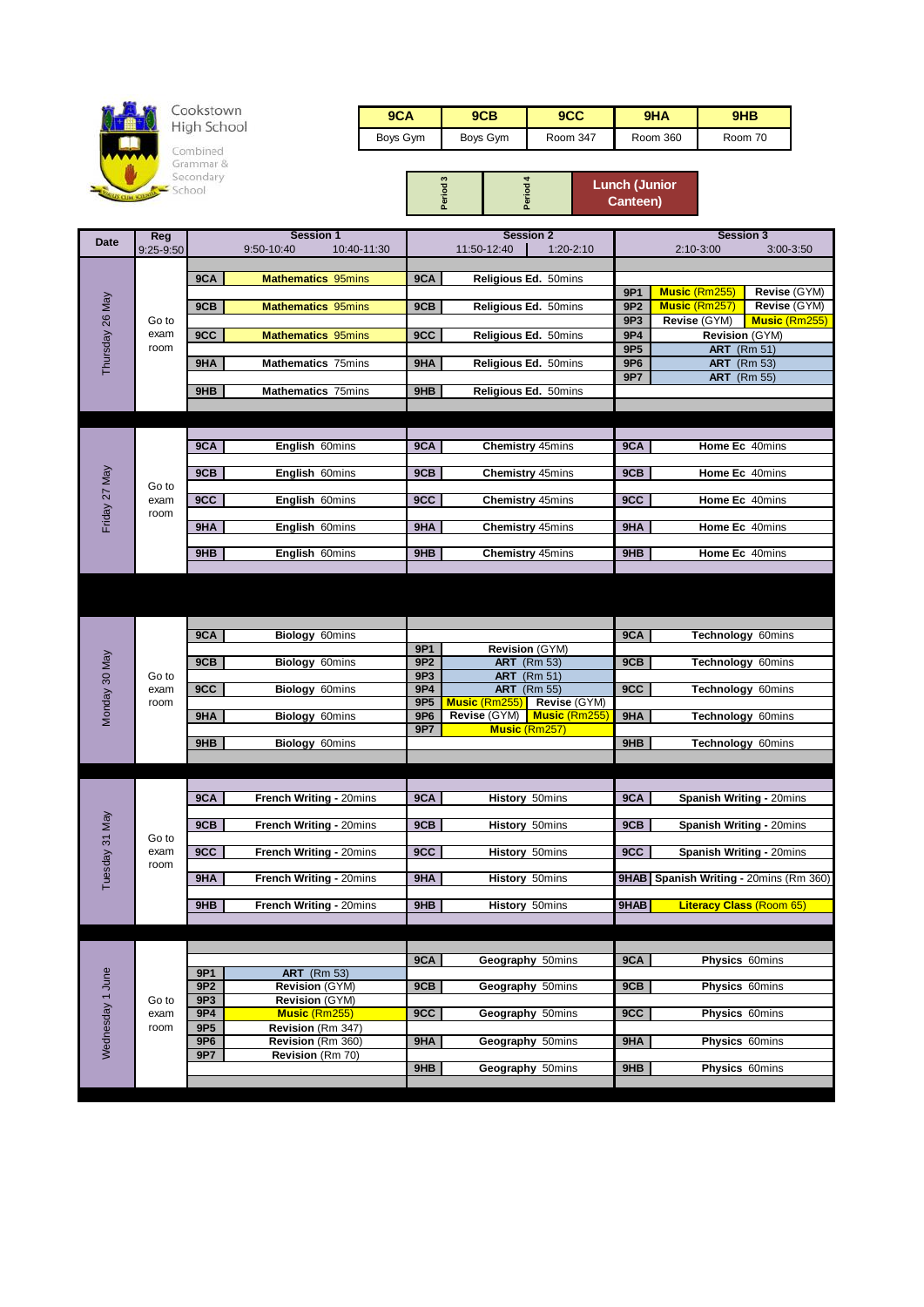|                           | Class: 9S                     |                                           |                              | Cookstown<br><b>High School</b><br>ombined<br>Grammar &<br>econdary<br>hnnl | Period <sub>3</sub>                      | Period 4                        |               | <b>Lunch (Junior</b><br>Canteen) |                                                |                       | <b>9S</b><br>Room 68 |  |
|---------------------------|-------------------------------|-------------------------------------------|------------------------------|-----------------------------------------------------------------------------|------------------------------------------|---------------------------------|---------------|----------------------------------|------------------------------------------------|-----------------------|----------------------|--|
| <b>Date</b>               | Reg<br>$9:25-9:50$            | 9:50-10:40                                | <b>Session 1</b>             | 10:40-11:30                                                                 |                                          | <b>Session 2</b><br>11:50-12:40 | $1:20 - 2:10$ |                                  | <b>Session 3</b><br>$2:10-3:00$<br>$3:00-3:50$ |                       |                      |  |
| <b>Thurs</b><br>26-May-22 | Go to<br>exam<br>room         | Maths Exam - 60mins                       |                              |                                                                             | ART Exam (Room 53)                       |                                 |               |                                  | Biology Exam - 45mins                          |                       |                      |  |
| Friday<br>27-May-22       | Go to<br>exam<br>room         | <b>French Reading &amp; Writing Exams</b> |                              |                                                                             | <b>Revision Session</b>                  |                                 |               |                                  | Technology Exam - 60mins                       |                       |                      |  |
|                           |                               |                                           |                              |                                                                             |                                          |                                 |               |                                  |                                                |                       |                      |  |
| Monday<br>30-May-22       | Go to<br>exam<br>room         | Home Ec Exam - 40mins                     |                              | <b>Revision Session</b>                                                     |                                          |                                 |               | <b>Chemistry Exam - 45mins</b>   |                                                |                       |                      |  |
| Tuesday<br>31-May-22      | Go to<br><b>Music</b><br>room |                                           | <b>Music Exam - Room 255</b> |                                                                             | History Exam - 45mins                    |                                 |               |                                  | Geography Exam - 50mins                        |                       |                      |  |
| Wed<br>01-Jun-22          | Go to<br>exam<br>room         |                                           | Physics Exam - 50mins        |                                                                             | <b>Religious Education Exam - 40mins</b> |                                 |               |                                  |                                                | English Exam - 60mins |                      |  |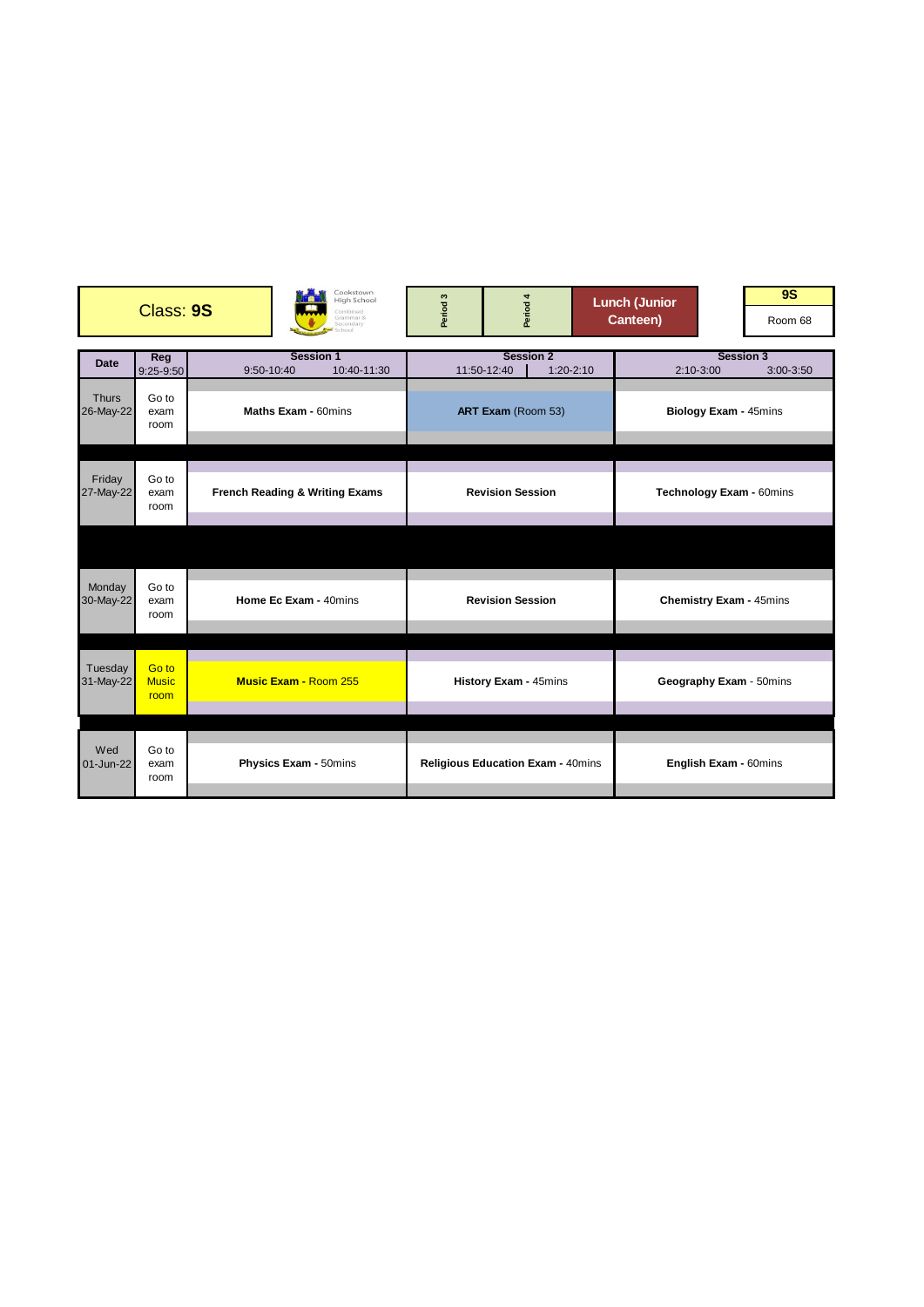

| 10CA                                       | 10CB | 10HA | 10 <sub>HB</sub> |  |  |  |  |
|--------------------------------------------|------|------|------------------|--|--|--|--|
| <b>UPPER HALL</b> (unless noted otherwise) |      |      |                  |  |  |  |  |

| œ | <b>Lunch - Senior</b><br>Canteen |  |
|---|----------------------------------|--|

| <b>Date</b>      | Reg             | <b>Session 1</b>                                                     | <b>Session 2</b> |                                 |                  | <b>Session 3</b>                          |
|------------------|-----------------|----------------------------------------------------------------------|------------------|---------------------------------|------------------|-------------------------------------------|
|                  | 9:25-9:50       | 10:40-11:30<br>9:50-10:40                                            |                  | 11:50-1:30pm<br>Lunch           |                  | 2:10-3:00<br>3:00-3:50                    |
|                  |                 | <b>10CA</b><br>Religious Ed. 60mins                                  | <b>10CA</b>      | Spanish Writing - 25mins        | <b>10CA</b>      | History 60mins (Room 362)                 |
| Thursday 26 May  | Go to<br>exam   | <b>10CB</b><br>Religious Ed. 60mins                                  | <b>10CB</b>      | Spanish Writing - 25mins        | <b>10CB</b>      | History 60mins (Room 361)                 |
|                  | room or<br>hall | <b>10HA</b><br>Religious Ed. 60mins                                  | 10HAB            | Spanish Writing - 25mins        | 10HA             | History 60mins (Room 355)                 |
|                  |                 | 10HB<br>Religious Ed. 60mins                                         | 10HAB            | <b>Literacy Class (Room 65)</b> | 10HB             | History 60mins (Room 345)                 |
|                  |                 |                                                                      |                  |                                 |                  |                                           |
|                  |                 |                                                                      |                  |                                 |                  |                                           |
|                  |                 | <b>10CA</b><br>Maths 1 - 75mins (Room 362)                           | <b>10CA</b>      | Physics 60mins (Room 362)       | <b>10CA</b>      | English 60mins                            |
| Friday 27 May    | Go to<br>exam   | 10CB<br>Maths 1 - 75mins (Room 361)                                  | 10CB             | Physics 60mins (Room 361)       | 10CB             | English 60mins                            |
|                  | room or<br>hall | 10HA<br>Maths 1 - 75mins (Room 355)                                  | <b>10HA</b>      | Physics 60mins (Room 355)       | <b>10HA</b>      | English 60mins                            |
|                  |                 | 10HB<br>Maths 1 - 75mins (Room 345)                                  | 10HB             | Physics 60mins (Room 345)       | 10HB             | English 60mins                            |
|                  |                 |                                                                      |                  |                                 |                  |                                           |
|                  |                 |                                                                      |                  |                                 |                  |                                           |
|                  |                 | 10C1<br>Revise (Upp Hall)<br><b>Music (Rm255)</b>                    | <b>10CA</b>      | Home Ec 40mins                  | <b>10CA</b>      | Geography 50mins                          |
|                  |                 | 10C2 Revise (Upp Hall) Music (Rm255)                                 |                  |                                 |                  |                                           |
|                  | Go to<br>exam   | 10C3<br>Music (Rm257)                                                | <b>10CB</b>      | Home Ec 40mins                  | <b>10CB</b>      | Geography 50mins                          |
| Monday 30 May    | room or<br>hall | 10H1<br><b>ART</b> (Rm 55)<br>10H <sub>2</sub><br><b>ART</b> (Rm 53) | 10HA             | Home Ec 40mins                  | 10HA             | Geography 50mins                          |
|                  |                 | 10H3<br><b>ART</b> (Rm 51)                                           | 10HB             | Home Ec 40mins                  | 10HB             | Geography 50mins                          |
|                  |                 |                                                                      |                  |                                 |                  |                                           |
|                  |                 |                                                                      |                  |                                 |                  |                                           |
|                  |                 | 10CA<br>French Writing - 25mins                                      | <b>10CA</b>      | Technology 60mins               | 10C1             | <b>ART</b> (Rm 51)                        |
|                  | Go to           |                                                                      |                  |                                 | 10C2             | <b>ART</b> (Rm 53)                        |
| Tuesday 31 May   | exam            | 10CB<br>French Writing - 25mins                                      | <b>10CB</b>      | Technology 60mins               | 10C3             | <b>ART</b> (Rm 55)                        |
|                  | room or<br>hall | 10HA<br>French Writing - 25mins                                      | 10HA             | Technology 60mins               | 10H1             | Revise (Upp Hall)<br><b>Music (Rm255)</b> |
|                  |                 |                                                                      |                  |                                 | 10H <sub>2</sub> | Revise (Upp Hall) Music (Rm255)           |
|                  |                 | 10HB<br>French Writing - 25mins                                      | 10HB             | Technology 60mins               | 10H3             | Music (Rm257)                             |
|                  |                 |                                                                      |                  |                                 |                  |                                           |
|                  |                 |                                                                      |                  |                                 |                  |                                           |
|                  |                 | <b>10CA</b><br>Chemistry 60mins                                      | <b>10CA</b>      | Mathematics 2 - 45mins          | <b>10CA</b>      | <b>Biology 60mins</b>                     |
| Wednesday 1 June | Go to<br>exam   | 10CB<br>Chemistry 60mins                                             | 10CB             | Mathematics 2 - 45mins          | 10CB             | <b>Biology 60mins</b>                     |
|                  | room or         |                                                                      |                  |                                 |                  |                                           |
|                  | hall            | 10HA<br>Chemistry 60mins                                             | 10HA             | Mathematics 2 - 45mins          | 10HA             | <b>Biology 60mins</b>                     |
|                  |                 | 10HB<br>Chemistry 60mins                                             | <b>10HB</b>      | Revision (Upper Hall)           | 10HB             | <b>Biology 60mins</b>                     |
|                  |                 |                                                                      |                  |                                 |                  |                                           |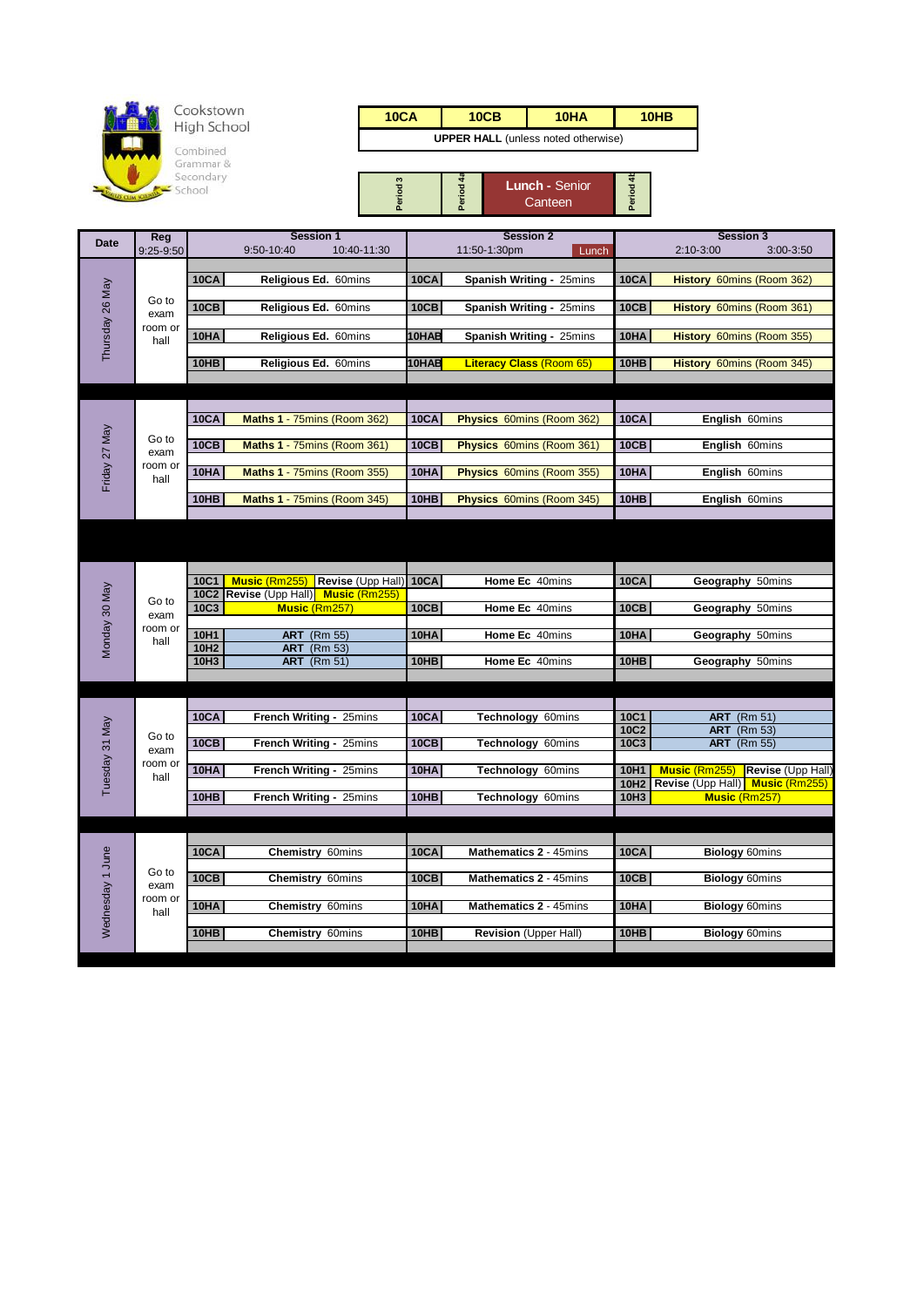|                           | <b>Class: 10S</b>             | Cookstown<br><b>High School</b><br>Combined<br>Grammar &<br>Secondary<br>hnnl | Period 4a<br>Period <sub>3</sub> | <b>Lunch - Senior</b><br>Canteen | Period 4b               | 10S<br>Room 102                          |
|---------------------------|-------------------------------|-------------------------------------------------------------------------------|----------------------------------|----------------------------------|-------------------------|------------------------------------------|
| <b>Date</b>               | Reg<br>$9:25-9:50$            | <b>Session 1</b><br>10:40-11:30<br>9:50-10:40                                 | 11:50-1:30pm                     | <b>Session 2</b><br>Lunch        | $2:10-3:00$             | <b>Session 3</b><br>$3:00 - 3:50$        |
| <b>Thurs</b><br>26-May-22 | Go to<br>Exam<br>room         | English Exam - 60mins                                                         | <b>Revision Session</b>          |                                  |                         | <b>Religious Education Exam - 50mins</b> |
| Friday<br>27-May-22       | Go to<br>Exam<br>room         | Maths Exam - 75mins                                                           | Biology Exam - 45mins            |                                  | Geography Exam - 50mins |                                          |
|                           |                               |                                                                               |                                  |                                  |                         |                                          |
| <b>Mon</b><br>30-May-22   | Go to<br>Exam<br>room         | History Exam - 60mins                                                         | <b>Revision Session</b>          |                                  | Home Ec Exam - 40mins   |                                          |
|                           |                               |                                                                               |                                  |                                  |                         |                                          |
| Tues<br>31-May-22         | Go to<br>Exam<br>room         | French Writing Exam - 25mins                                                  | <b>Chemistry Exam - 45mins</b>   |                                  |                         | Physics Exam - 60mins                    |
|                           |                               |                                                                               |                                  |                                  |                         |                                          |
| Wed<br>01-Jun-22          | Go to<br><b>Music</b><br>room | <b>Music Exam - Rm 257</b>                                                    | Technology Exam - 60mins         |                                  |                         | ART Exam (Room 53)                       |